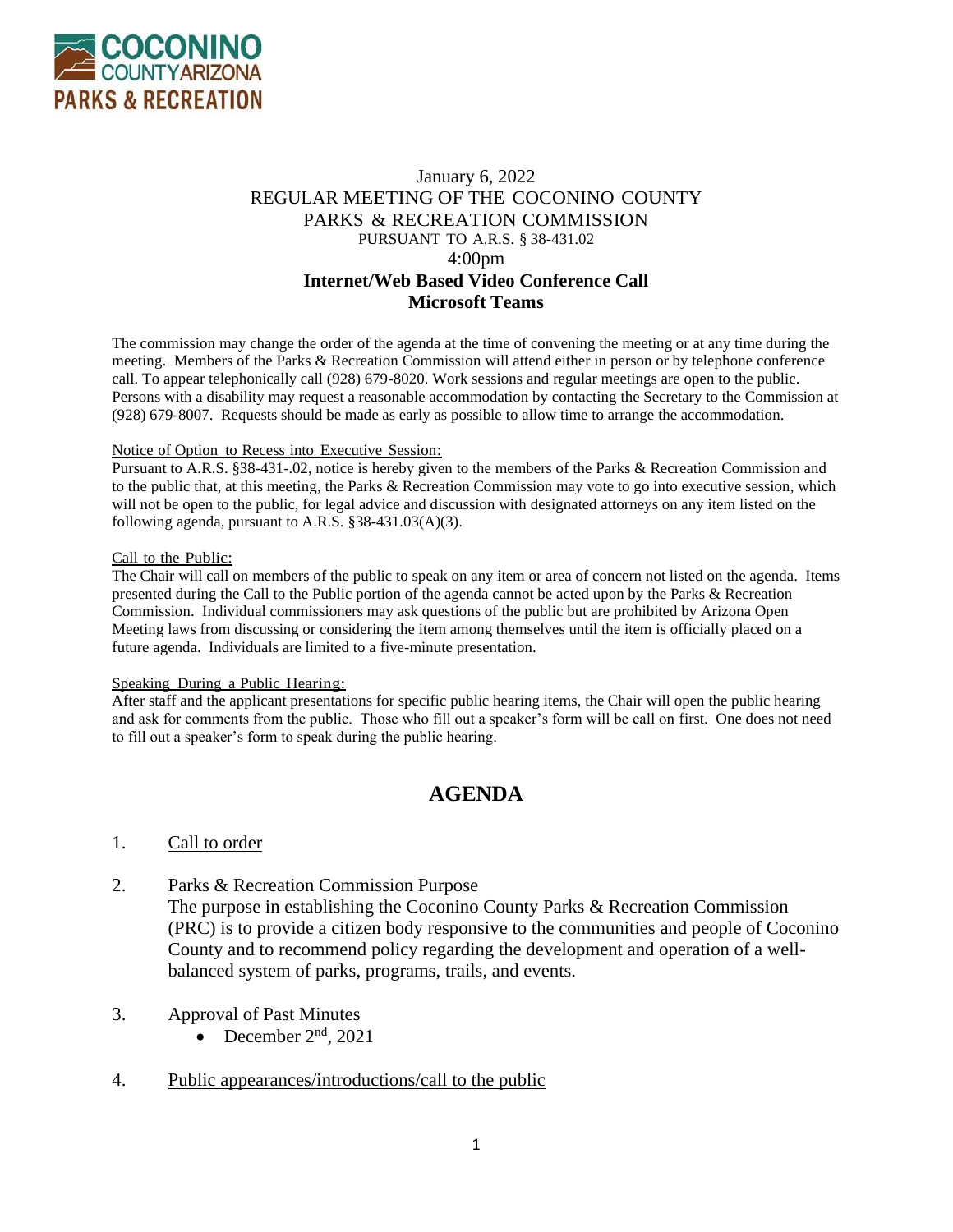## **New Business**

- 5. Additional discussion regarding annual PRC goals (30 Minutes) Chair Hiel and Commissioner Blue will lead a continuation of discussion 2022 goals.
- 6. Pam Foti Recognition (15 minutes) Director Nemeth will lead a discussion on a plan to recognize long-serving Commissioner Foti.
- 7. Commissioner Park Tours (15 minutes) Chair Hiel will discuss and vet County Park guided tours for Commissioners.
- 8. Proposed Service Improvement Requests (20 Minutes) Director Nemeth will review and seek recommendation to submit the presented Fiscal Year 2023 budget requests.
- 9. Coconino County Redistricting (5 Minutes) Director Nemeth will provide information on Coconino County Redistricting. Commissioners are encouraged to visit <https://storymaps.arcgis.com/stories/9d8d38db97b34ff691d2b8940428ba30> for more information.
- 10. Upcoming Board of Supervisor Agenda Items\*

January 11, 2022, at 10:00am- Festival Grant Award from the Arizona Commission on the Arts (consent item) January 25, 2022, at 6:00pm- Redistricting

\**Confirm agenda item dates and times before attending. Board agenda is subject to last minute changes.*

## **Reports**

1. Director's Report

Cynthia Nemeth, Parks and Recreation Director, will update the Commission on the status of events and activities of the Parks and Recreation Department.

2. Commissioner's Report The Commissioners will give input on future agenda items, and/or give updates on issues or activities that have occurred since the last commission meeting.

## **Adjourn**

## **Notice:**

*Next Friends of Coconino County Parks Meeting: January 12, 2022. Next Parks and Recreation Commission Meeting: February 3, 2022, Microsoft Teams*